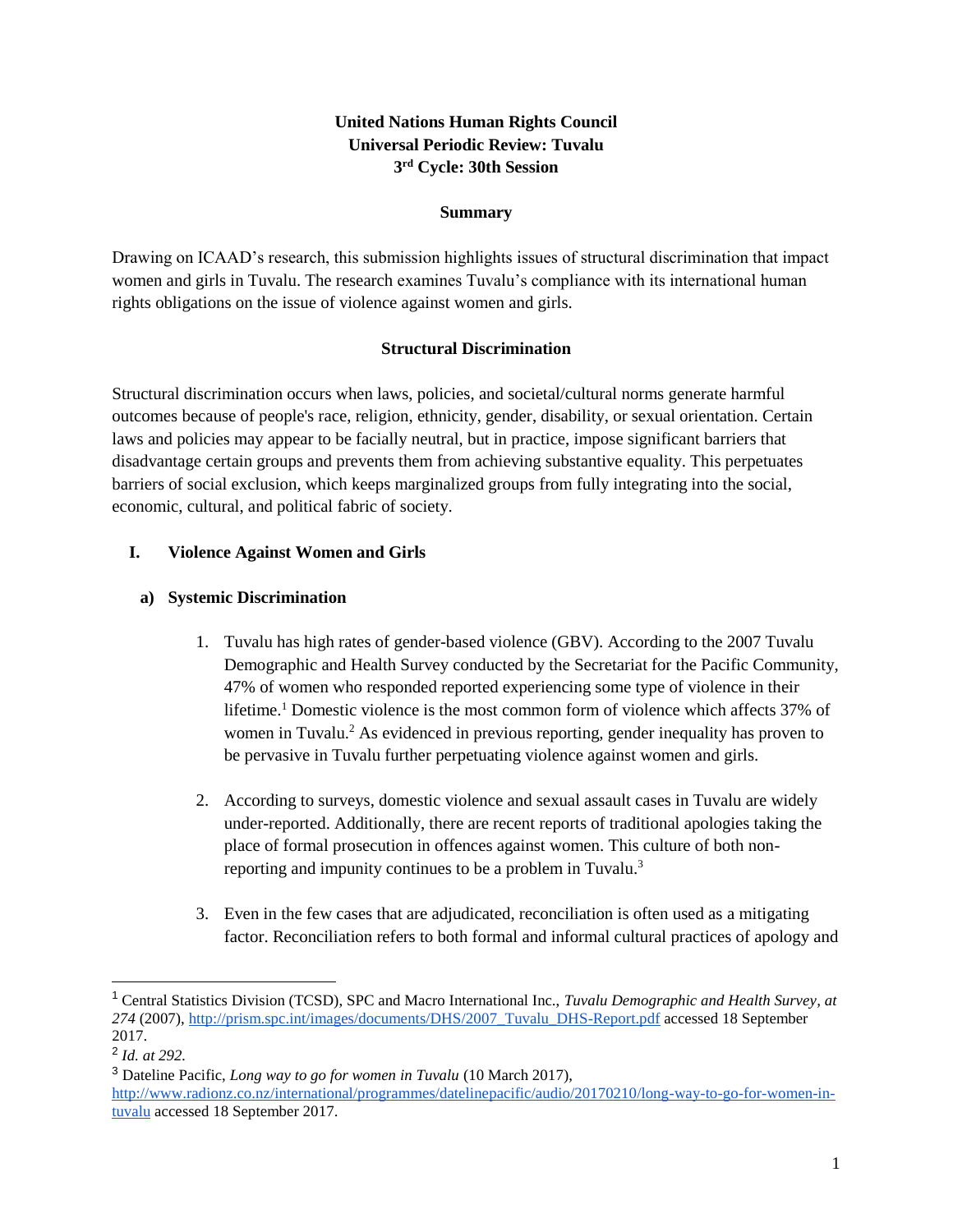forgiveness. It plays an important role in the close-knit communities of Tuvalu in promoting healthy communal relationships; however, these practices in the context of GBV, subsume the survivor's rights and access to justice for the benefit of the wider community.

- 4. The Secretariat of the Pacific Community noted in a 2013 legal report on Tuvalu that "in considering the importance of reconciliation in Tuvaluan society, it is also important for survivors of violence to be given the protection of the law. It is therefore proposed that in all cases of domestic violence, reconciliation should not be used as a mitigating factor in reducing the perpetrators sentence, nor used to reduce the charges against the perpetrator."<sup>4</sup>
- 5. There are recent examples of reconciliation being used as mitigating factors in cases of violence against women and girls. In a case of sexual assault against a minor in 2015, the judge clearly stated that reconciliation functioned as a mitigating factor which resulted in a full suspension of the perpetrator's sentence.<sup>5</sup> It is also important to note that while reconciliation can be used to rebuild communal relationships, it is also used as means to prevent prosecution in the first place.
- 6. Although the number of cases for analysis is limited, another issue has arisen from ICAAD's research regarding gender equity in the judicial system. In 2015, the case of highlighted a gap in legislation wherein the judge suggested the perpetrator plead not guilty to the charges of indecent assault because his crime of forced oral sex against a 4-year-old girl did not fall into a section of the Penal Code.<sup>6</sup> An outdated provision was cited which supported the recommendation for the perpetrator to plead not guilty. The Tuvalu Penal Code does not address other forms of sexual assault including anal penetration, forced oral sex, and the use of objects.<sup>7</sup>

## **b) State Response**

- 1. Tuvalu ratified CEDAW in 1999, and the CEDAW/VAW Committee was established in 2009 to focus on legislation change regarding violence against women.<sup>8</sup>
- 2. The Police Powers and Duties Act of 2009 started the discussion of improving law enforcement procedures when dealing with domestic violence situation. Then in 2014, the Tuvaluan Government unanimously passed the Family Violence and Protection Act

.

<sup>4</sup> Secretariat of the Pacific Community Pacific Regional Rights Resource Team, *Tuvalu: Legal Analysis on Violence Against Women,* at 62 (July 2013), [http://rrrt.spc.int/publications-media/publications/item/365-tuvalu-legal-analysis](http://rrrt.spc.int/publications-media/publications/item/365-tuvalu-legal-analysis-on-violence-against-women)[on-violence-against-women](http://rrrt.spc.int/publications-media/publications/item/365-tuvalu-legal-analysis-on-violence-against-women) accessed 18 September 2017.

<sup>5</sup> Crown v Pou [2015] TVHC 1; HC Crim Case 1.14 (12 March 2015).

<sup>6</sup>

<sup>7</sup> Tuvalu Penal Code CAP. 10.20 (revised 2008).

<sup>8</sup> Secretariat of the Pacific Community Pacific Regional Rights Resource Team, *Tuvalu: Legal Analysis on Violence Against Women,* at 13 (July 2013), [http://rrrt.spc.int/publications-media/publications/item/365-tuvalu-legal-analysis](http://rrrt.spc.int/publications-media/publications/item/365-tuvalu-legal-analysis-on-violence-against-women)[on-violence-against-women](http://rrrt.spc.int/publications-media/publications/item/365-tuvalu-legal-analysis-on-violence-against-women) accessed 18 September 2017.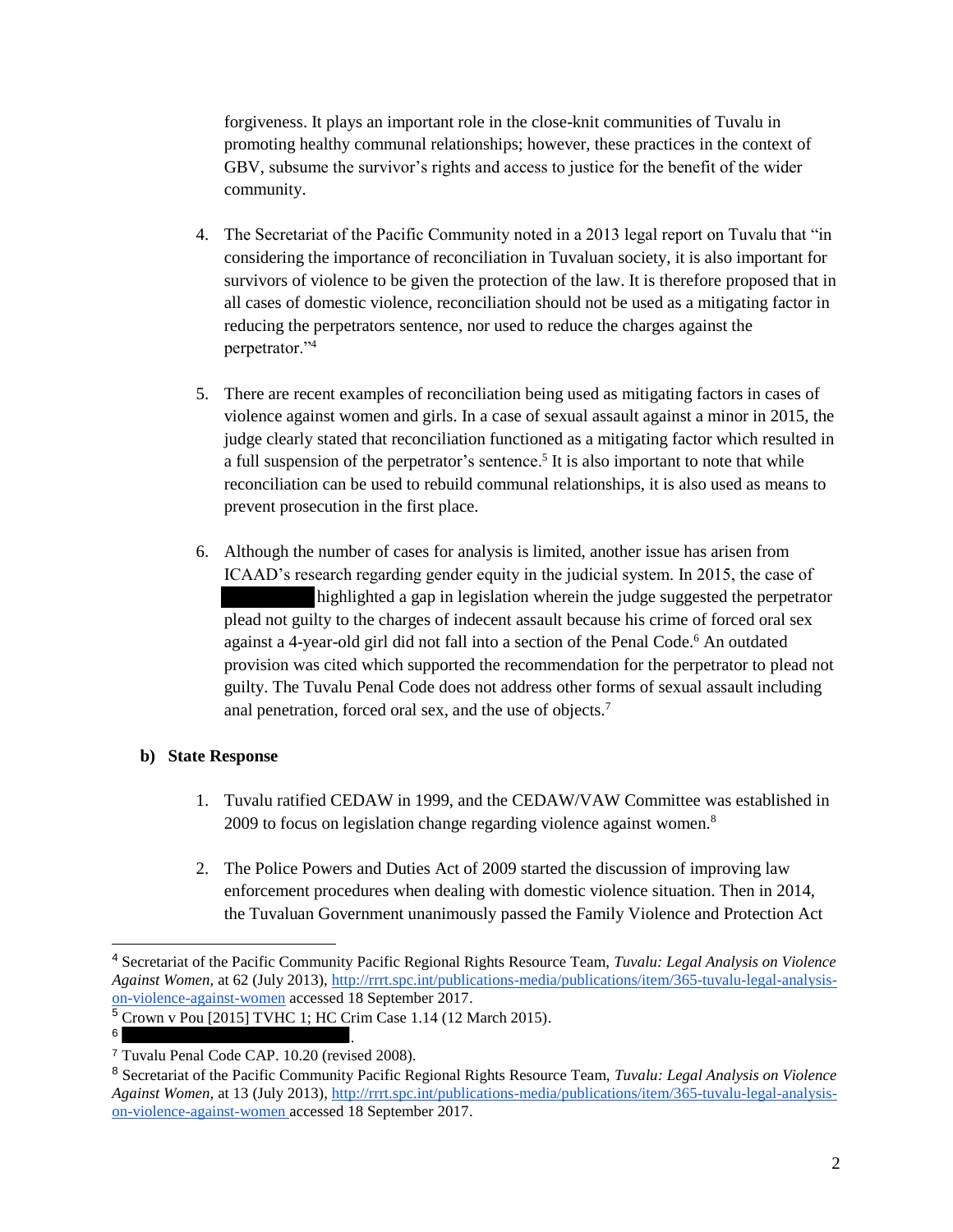with the help of the Secretariat for the Pacific Community Regional Rights Resource Team (SPC RRRT).<sup>9</sup> This legislation, when fully implemented, will be able to address many of the gaps with regard to domestic violence.

- 3. The Tuvalu Human Rights Action Plan 2016-2020 is a very comprehensive and ambitious plan that covers many important issues related to violence against women and girls. The Plan includes positive movement towards evaluation of new legislation, review of the Penal Code, and expanded access to judicial services.<sup>10</sup>
- 4. Additionally, the current Te Kakeega III Plan strives to include expanding seats for women in Parliament and including gender as a prohibited ground of discrimination in the Tuvaluan Bill of Rights/ Constitution. 11

## **c) Remaining Challenges**

- 1. Societal attitudes still justify domestic violence in Tuvalu, which will continue to be a barrier to reporting cases and taking prosecution seriously. Gender stereotypes continue to reinforce discrimination against women in Tuvalu.<sup>12</sup>
- 2. Although the Family Violence and Protection Act 2014 addressed many gaps in domestic violence legislation, there is a lot of work to be done to ensure the women have access to judicial services and that gender bias does not preclude fair sentencing. Additionally, this legislation does not address other forms of gender-based violence like non-partner violence and sexual assault.
- 3. With the help of several partner organizations, ICAAD has developed the TrackGBV program in the Pacific working to increase transparency, consistency, and accountability in judicial systems. Tracking cases provides actionable data on gender-based violence including judges' attitudes and sentencing practices. In a published study that looked at 900+ cases in 7 Pacific Island Countries, the preliminary randomized analysis only found 4 cases on the Pacific Islands Legal Information Institute (PacLII), all sexual assault cases, from Tuvalu that fit the criteria for comparison.<sup>13</sup> The lack of data transferred from

 <sup>9</sup> Dateline Pacific, *Tuvalu's women's rights record comes under review* (19 February 2015), [http://www.radionz.co.nz/international/programmes/datelinepacific/audio/20167885/tuvalu's-women's-rights-record](http://www.radionz.co.nz/international/programmes/datelinepacific/audio/20167885/tuvalu)[comes-under-review#39;s-women%27s-rights-record-comes-under-review](http://www.radionz.co.nz/international/programmes/datelinepacific/audio/20167885/tuvalu) accessed 18 September 2017.

<sup>10</sup> Government of Tuvalu, Tuvalu Human Rights Action Plan (2016), [http://rrrt.spc.int/images/PDF\\_Files/Tuvalu\\_National\\_HumanRights\\_Action\\_Plan.pdf](http://rrrt.spc.int/images/PDF_Files/Tuvalu_National_HumanRights_Action_Plan.pdf) accessed 4 October 2017.

<sup>11</sup> Government of Tuvalu, Te Kakeega III Plan: National Strategy for Sustainable Development 2016 to 2020 (March 2016),<https://www.adb.org/sites/default/files/linked-documents/cobp-tuv-2017-2019-ld-02.pdf> accessed 18 September 2017.

<sup>12</sup> Dateline Pacific, *Long way to go for women in Tuvalu* (10 March 2017).

<sup>13</sup> ICAAD and DLA Piper, *An Analysis of Judicial Sentencing Practices in Sexual & Gender-Based Violence Cases in the Pacific Island Region,* at 14 (February 2016[\),](https://icaad.ngo/wp-content/uploads/2015/12/ICAAD-Analysis-of-Judicial-Sentencing-Practices3.pdf) [https://icaad.ngo/wp-content/uploads/2015/12/ICAAD-](https://icaad.ngo/wp-content/uploads/2015/12/ICAAD-Analysis-of-Judicial-Sentencing-Practices3.pdf)[Analysis-of-Judicial-Sentencing-Practices3.pdf](https://icaad.ngo/wp-content/uploads/2015/12/ICAAD-Analysis-of-Judicial-Sentencing-Practices3.pdf) accessed on 27 June 2017.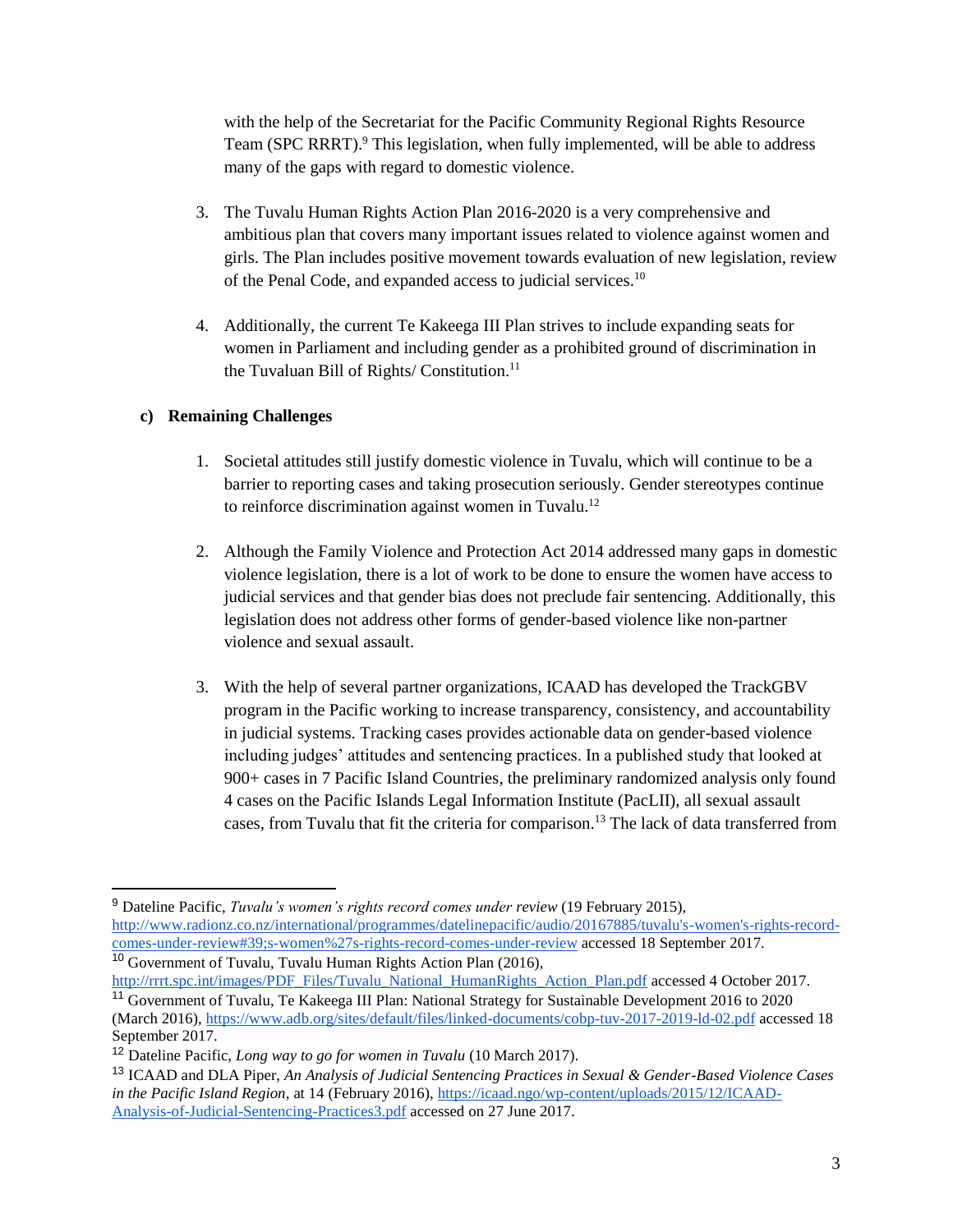national courts to the largest and most comprehensive regional legal database limits transparency and accountability.

- 4. Additionally, there is a need for more information and tracking of complaints regarding violence against women. In 2013 in the CEDAW State Report, the Tuvalu Police Department shared complaints of domestic violence which increased from 17 cases in 2009 to 223 cases in 2011. This likely resulted from the no-drop policy. However, it also demonstrates the continued prevalence of violence against women and the need for more information to be collected on both domestic violence and sexual violence complaints.
- 5. Sexual harassment is an area that has received little attention in Tuvalu, and there was no data collected on it in the 2007 demographic and health survey. Sexual harassment is a form of discrimination and violence with many consequences spanning women's health and safety and social, economic, and educational success.
- 6. Equal access to land ownership remains an issue in Tuvalu. There is continued resistance to evaluation of land legislation. Although under current legislation, women and men have equal rights to *kaitasi* land, the titleholder is almost always a man. In practice, the titleholder can transfer or mortgage the land without anyone else's consent. Furthermore, land inheritance is patrilineal and hinders women's opportunities to be titleholders in the first place.<sup>14</sup>

# **d) Recommendations**

- 1. Moving forward with an ambitious Human Rights Action Plan and the Te Kakeega III Plan, it will be vital to evaluate progress towards the outlined goals. In the current Te Kakeega III plan, gender must be considered in all categories as it intersects with all other issues particularly economic development and environmental policy.
- 2. Although it has been discussed in national policy, gender must be added to the prohibited grounds of discrimination in the Tuvaluan Bill of Rights/ Constitution.
- 3. Considering that customary practices, in a narrow subset of cases, can promote gender bias, there is a need for evaluation of the role of customary law to ensure that survivors of violence are not disadvantaged. The result of this evaluation would improve access to justice for the most vulnerable.
- 4. The most recent comprehensive prevalence survey on gender-based violence took place in 2007, and the need for more data is clear. There is a dire need for another national prevalence survey to evaluate progress and help guide data-driven plans for eliminating gender-based violence. The Police Department also must continue to collect data on complaints, prosecutions, and convictions on domestic and sexual violence cases

<sup>14</sup> Imrana Jalal, *Law for Pacific Women: A Legal Rights Handbook,* at 60-61 (1998).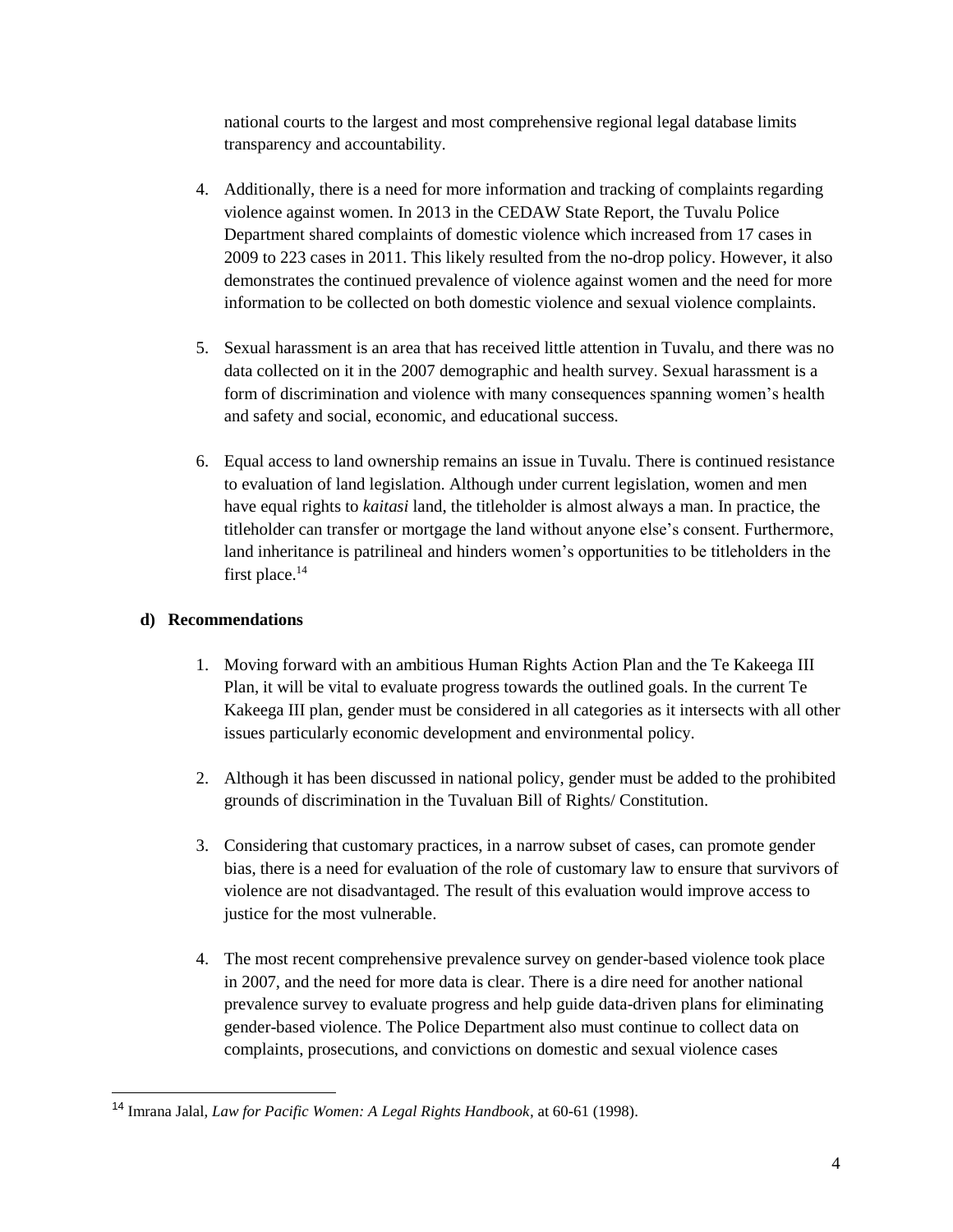disaggregated by sex, age, nationality, disability, and relationship between the victim and the perpetrator. Furthermore, coordination with health care facilities and women's rights organizations, who work directly with survivors, is imperative to not only gather more comprehensive data, but understand the pathway and potential barriers to accessing the courts.

- 5. Despite legislative progress with the Family Violence and Protection Act 2014, there are key provisions of the Penal Code that still need to be revisited.
	- a. Marital rape must be criminalized. The status quo reinforces the idea that a woman is her spouse's property and can no longer exercise consent with regard to her sexuality.
	- b. Existing legislation regarding rape and indecent assault should be replaced with sexual assault graded based on harm. This definition of sexual assault should also include penetration by objects and through other orifices.
	- c. Additionally, proving lack of consent and penetration in legal proceedings contributes to secondary victimization. Instead of the complainant being required to prove the lack of consent, legislation should require proof of coercive measures not limited to force and violence.<sup>15</sup>
- 6. There must be a holistic review of land legislation, specifically the Native Lands Act and Tuvalu Lands Code, to ensure no discrimination occurs in practice and to shape legislation accordingly.

## **II. Disability and Violence Against Women and Girls**

## **a. Systemic Discrimination**

 $\overline{a}$ 

- 1. The intersection between gender and disability exacerbates the problem of gender-based violence around the world. International studies suggest that women with disabilities are twice as likely to be raped or abused as the general population of women.<sup>16</sup>
- 2. Although there is no data specific to Tuvalu, it is clear that disabilities can create structural barriers making these women and girls more vulnerable to gender-based

<sup>15</sup> UN Department of Economic and Social Affairs, *Handbook for Legislation on Violence Against Women,* at 26-27 (2010),

[http://www.un.org/womenwatch/daw/vaw/handbook/Handbook%20for%20legislation%20on%20violence%20again](http://www.un.org/womenwatch/daw/vaw/handbook/Handbook%20for%20legislation%20on%20violence%20against%20women.pdf) [st%20women.pdf](http://www.un.org/womenwatch/daw/vaw/handbook/Handbook%20for%20legislation%20on%20violence%20against%20women.pdf) accessed 27 September 2017.

<sup>16</sup> Keran Howe, *Violence Against Women with Disabilities - An Overview of the Literature* (2000), <http://wwda.org.au/issues/viol/viol1995/keran/> accessed 18 September 2017.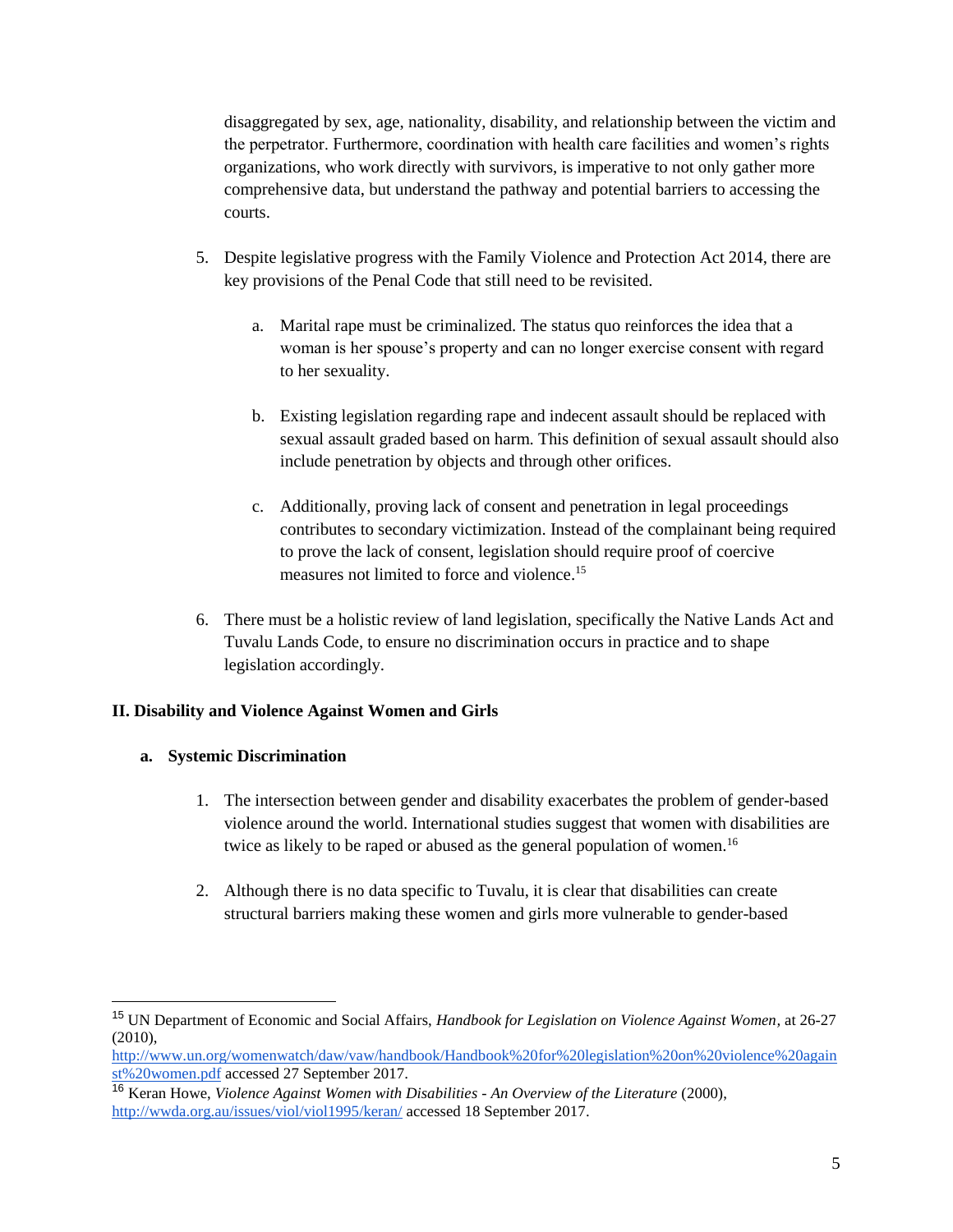violence. Societal norms and policies perpetuate attitudes about women with disabilities that make finding safety, legal resources, and justice difficult.<sup>17</sup>

3. Disabled women and girls face even more challenges with credibility in the justice system. Since cases at the Magistrate and Island Courts level are not reported on as thoroughly as those at the High Court and Court of Appeal level, it is difficult to track these dynamics in Tuvalu.

## **b. State Response**

- 1. In 2013, the Tuvaluan Government acceded to the UN Convention on the Rights of Persons with Disabilities (CRPD), but has yet to ratify it. Additionally, a National Disability Policy is being drafted as a part of Te Kakeega III.<sup>18</sup> Both of these are steps in the right direction but must be followed by implementation.
- 2. Substantive work on behalf of persons with disabilities has been led by the Fusi Alofa Association and the Tuvaluan Red Cross. Fusi Alofa leads the only school for students with disabilities but does not receive government funding for it.<sup>19</sup>

## **c. Remaining Challenges**

- 1. Although the Constitution guarantees freedom from discrimination, disability is not currently grounds for discrimination. At present, there is no social or political framework for addressing challenges for Tuvaluans with disabilities besides informal family solidarity.
- 2. Fusi Alofi has noted that there are cases in Tuvalu of physical and sexual abuse of children with disabilities that go unreported.<sup>20</sup>

# **d. Recommendations**

 $\overline{a}$ 

- 1. The Tuvaluan Bill of Rights/ Constitution must include disability as prohibited grounds for discrimination.
- 2. The Tuvaluan Government should ratify UN Convention on the Rights of Persons with Disabilities (CRPD). Although reporting can put pressure on human resources, protecting

<sup>19</sup> Pacific Disability Forum (PDF) and Australia Pacific Islands Support (APIDS), *Capacity Development for Effective and Efficient Disable Persons Organisations in Pacific Islands Countries* (March 2012), <http://www.pacificdisability.org/getattachment/Resources/Research/Final-Tuvalu-report-March-2012.pdf.aspx> accessed 18 September 2017.

<sup>17</sup> Keran Howe, *Violence Against Women with Disabilities - An Overview of the Literature* (2000)

<sup>18</sup> Government of Tuvalu, Te Kakeega III Plan: National Strategy for Sustainable Development 2016 to 2020 (March 2016)

<sup>&</sup>lt;sup>20</sup> Fusi Alofi Association Tuvalu, Shadow Report on the Convention on the Rights of the Child (2013), [www2.ohchr.org/english/bodies/crc/docs/ngos/FusiAlofaAssociation\\_Tuvalu64.doc a](http://www2.ohchr.org/english/bodies/crc/docs/ngos/FusiAlofaAssociation_Tuvalu64.doc)ccessed 18 September 2017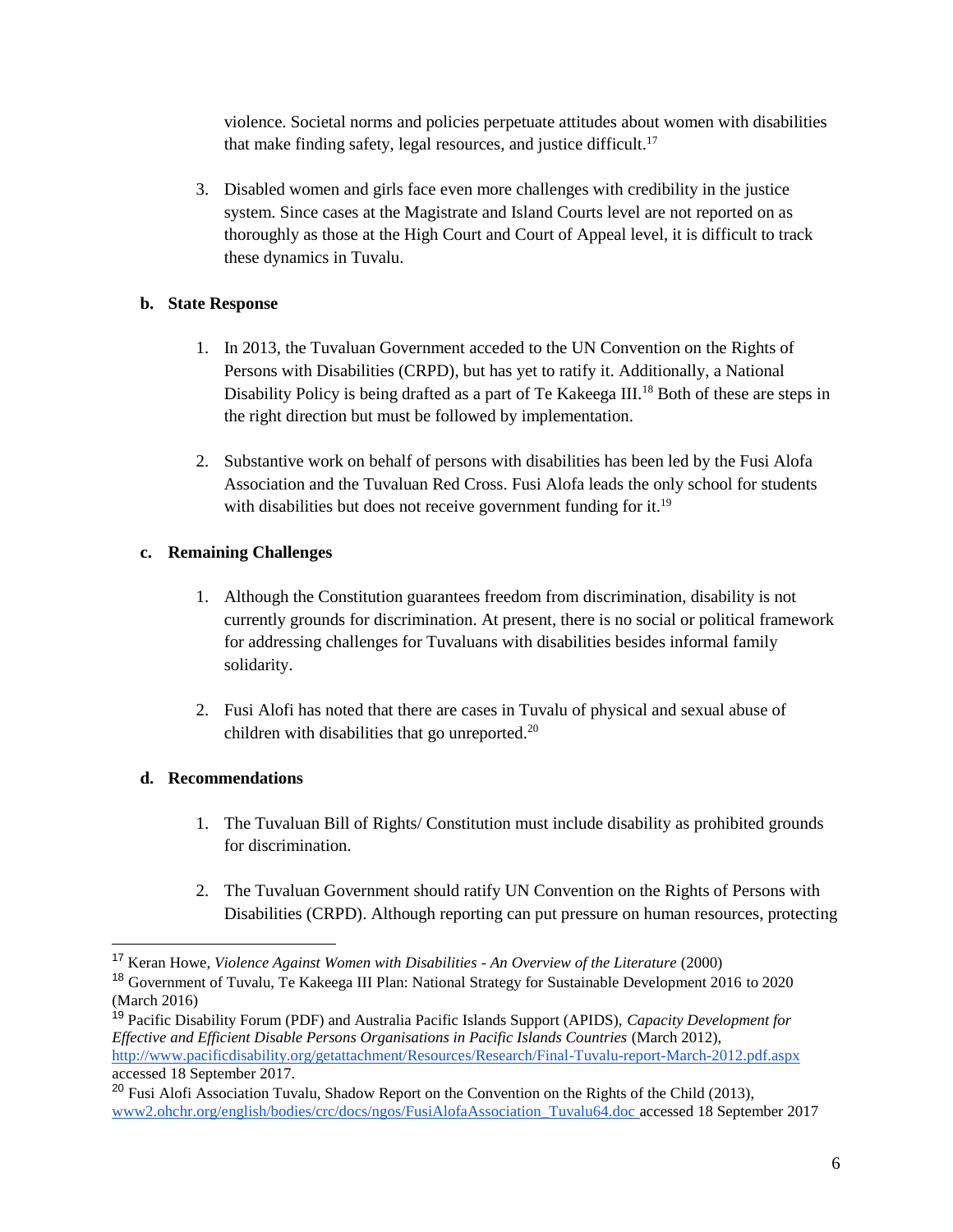the rights of people with disabilities should be a priority, and ratification of this international convention will help ensure action and accountability in the right direction.

3. The National Disability Policy being drafted as a part of Te Kakeega III should emphasize the intersection of gender and the increased risk of violence against women and girls with disabilities.